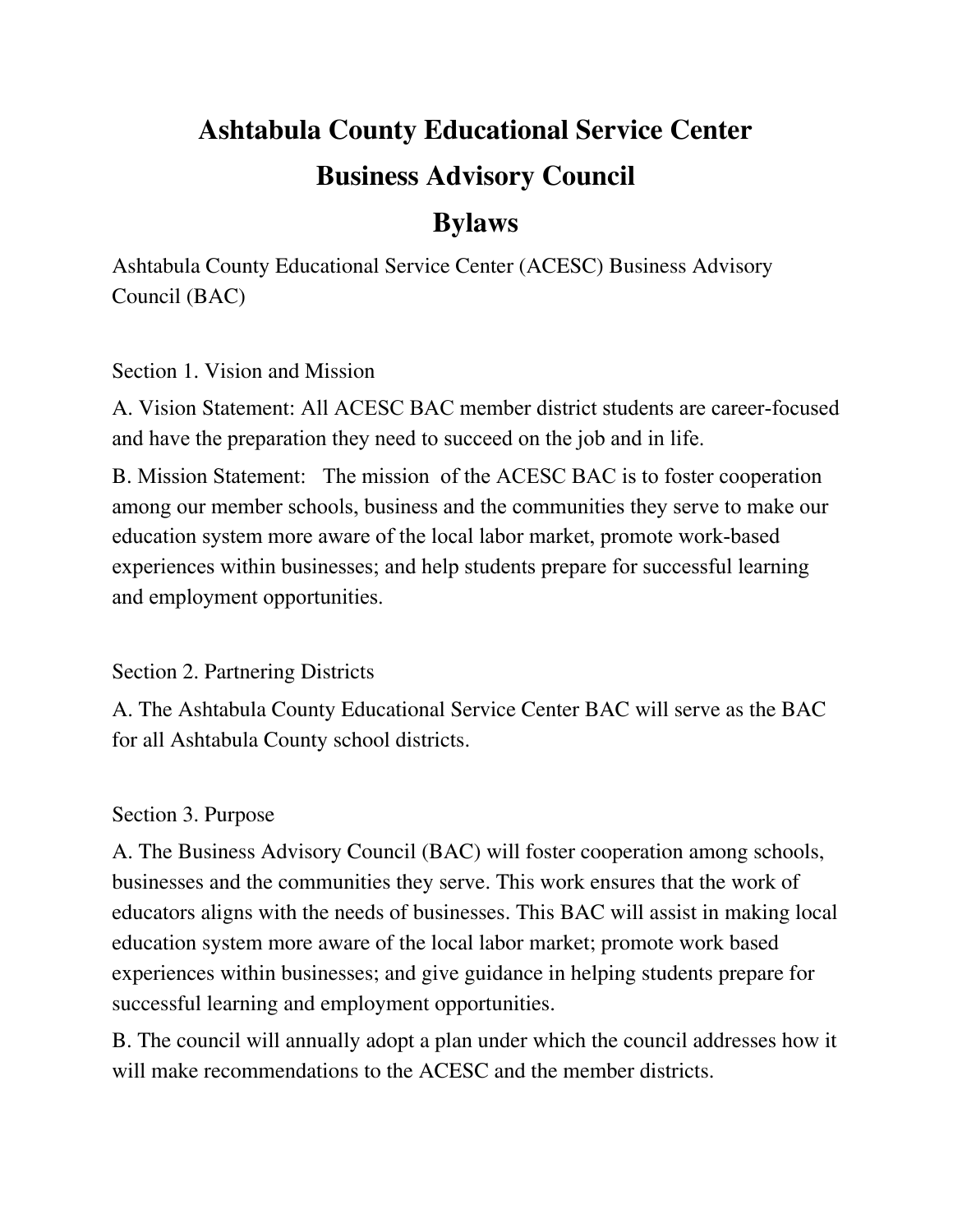C. The council will file with the Ohio Department of Education, a statement, by March 1st of every year, reporting on the progress on the work outlined in the Business Advisory Council plan.

D. Roles of The Business Advisory Council:

a. Advise local school districts on changes in the economy and job market and the area in which future jobs are most likely to be available;

b. Advocate for the employment skills most critical to business and industry and the development of curriculum to teach these skills;

c. Aid and support local school districts by offering suggestions for developing a working relationship among businesses, labor organizations and educators.

Section 4. Member appointment and terms of service

A. Membership will be appointed by the Ashtabula County Educational Service Center Administration.

B. The Ashtabula County Educational Service Center Administration can identify potential business advisory council members, or ask member districts for recommendations, ask local businesses, business organizations, labor unions or other appropriate organizations to recommend members.

C. Membership should represent the Ashtabula County Educational Service Center service area. Members may be from:

a. Local or regional businesses and industries (this should be the majority of members);

b. Workforce development or economic development groups or organizations;

c. Local chambers of commerce;

d. Local business or industry associations;

e. Other organizations with unique knowledge of the local economy or business environment, such as higher education institutions; and

f. School district leadership teams.